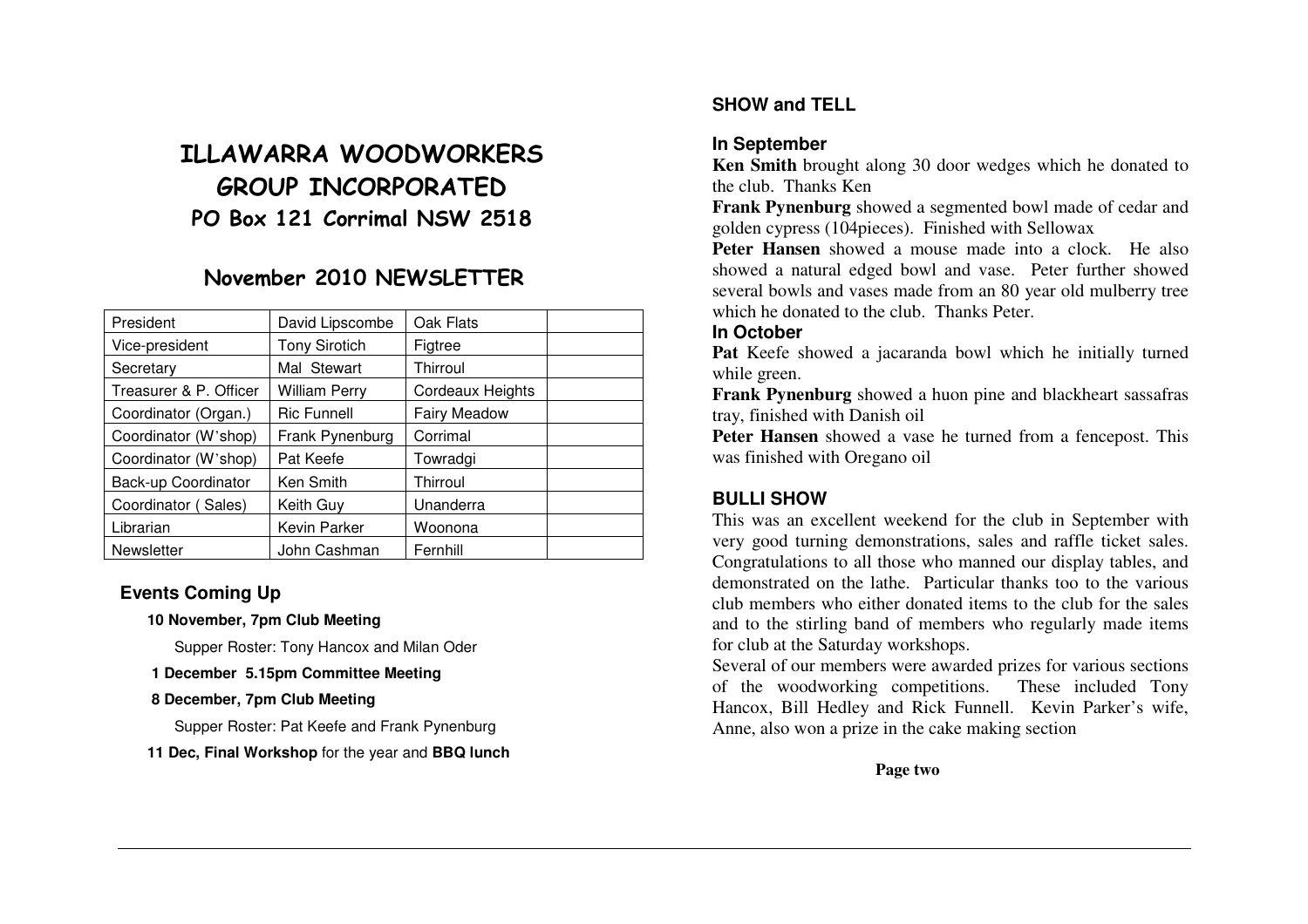## **CUTTING BOARDS – Wood better than Plastic**

 For decades cooks have been urged to use plastic rather than wooden cutting boards in the name of safety. It was feared that disease causing bacteria (such as salmonella from raw chicken) would soak into the cutting board and later contaminate other foods cut on the surface and then served uncooked. This fear has continued despite published information that wood was safer than plastic. The following details tests which should convince most people that wood is safer than plastic for cutting boards.

Food microbiologists, Dean Cliver and Nese Ak at the University of Wisconsin's Food Research Institute sought to learn more about bacterial contamination of wooden cutting boards and to find a way to decontaminate the wood so that it would be as safe as plastic. But that is not what happened – instead they found that in some, as yet unknown way, wooden cutting boards kill bacteria which normally survive on plastic boards.

The scientists purposely contaminated seven species of wooden cutting boards with *Salmonella, Listeria* and *E. coli* (all known to produce food poisoning). The contaminated boards were incubated overnight at refrigerator and room temperatures and at high and typical humidity levels. They found that 99,9% of the bacteria on the wood boards had died after three minutes, but none had died on the plastic boards. Overnight the bacteria on the plastic had flourished, but no bacterial samples could be recovered from the wooden boards treated in the same way.

A search by the scientists did not find any studies which concluded that wood cutting boards were unsafe, and they have no idea how the rumour started. Nor have they been successful in recovering a compound in the wood that inhibits the bacteria  *The Hobby Turner* April 2006

**Page three** 

## **A NEW CONSTITUTION**

The NSW Government recently made changes to the laws and regulations that govern the running of Incorporated Associations which includes the Illawarra Woodworkers Group. The new laws came into effect from July 2010 and as a result of those changes we need to draft and adopt a new Constitution based on the new rules and format.

NSW fair trading is encouraging all Incorporated Associations to formally adopt a new Constitution or revise their current Constitution to ensure it complies with the new regulations. As an added incentive they have waived the registration fee until June 2011. It is also important that we finalise this before our AGM in April next year

A new Constitution for the Illawarra Woodworkers Group has been drafted and has been discussed and agreed by the committee. There are a few changes that are significant from our current Constitution. I have listed below a summary of the major changes to our current constitution:

- Clause 12: Right of appeal of disciplined member the right of appeal has been defined and the process to be followed is detailed.
- Clause 15: Election of committee members requirements for nominations for election to the committee must be written, signed by two members and accepted by the person.
- Clause 16: Secretary the duties of the secretary are more clearly defined.
- Clause 17: Treasurer the duties of the treasurer are more clearly defined.

**Page four**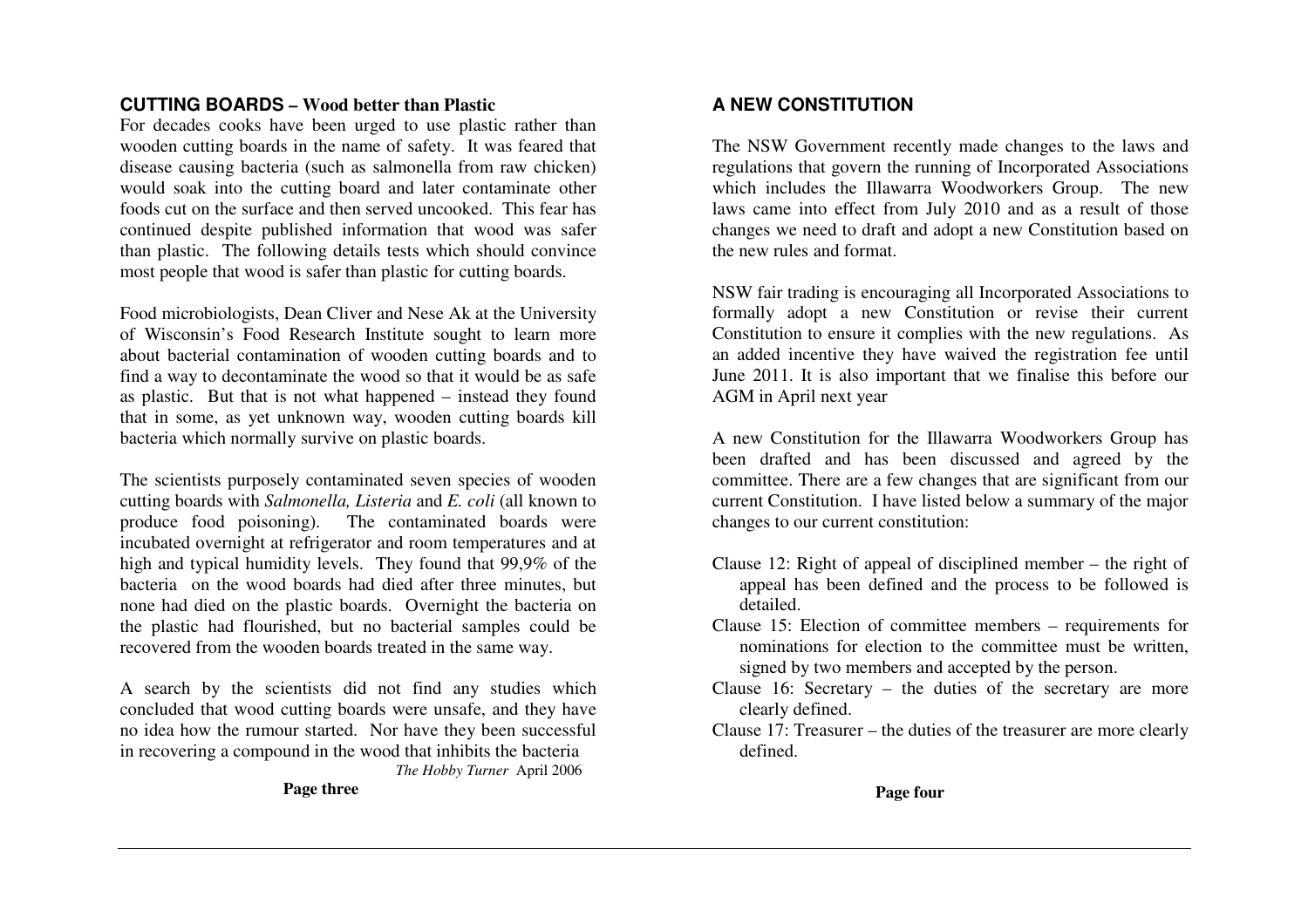Clause 33: Proxy votes are not permitted – voting by proxy at a general meeting is not allowed. The current constitution allows a member to vote with up to 5 proxy votes.

- Clause 34: Postal Ballots the new rules allow for postal voting, our current constitution does not allow for postal votes. It is proposed to not allow postal voting.
- Clause 37: Funds management -Has been amended to allow for petty cash sums and electronic banking in addition to a traditional cheque account for payments.
- Clause 40: Common Seal has been removed as it is no longer needed.

To formally adopt the new constitution, a majority vote of approval by two thirds of group members present at a Special General meeting of the group is required. It is hoped that early next year a copy of the proposed constitution and notice of the Special general meeting will be sent to all members. A special general meeting to consider and vote on adopting the new constitution is planned to be held on the same night as the March 2011 general meeting.

If you would like a copy of the draft before it is mailed out, please see me and I will arrange a copy of the draft document for you.

W Perry, Public Officer

 **Page five** 

## **DREADED PEST!**

 Volunteers from England and Holland have joined locals of Conservation Volunteers Australia in a new way to combat camphor laurel invasion of eucalyptus plantations. The trial is being carried out in Tuckers Nob State Forest in the North Coast area of NSW.

Previously, camphor laurels were cut down, but new shoots soon appeared from the trees' roots. The new method involves drilling a hole in the camphor laurel at chest height and injecting it with weedicide. In a few weeks this kills the tree and its roots, and the dead tree can then be removed.

 Some wood turners may have second thoughts about this 'Dreaded Pest'?

 Conservation Volunteers is a national not-for-profit organization which is dedicated to involving local and overseas volunteers in conservation projects for the betterment of Australian and New Zealand environment. Each year some 10,000 volunteers (usually about ¼ from overseas) work in some 2000 projects.  *Bush Telegraph Magazine* Spring-Summer 2010

#### **QUIZ**

 1.What commercial available timber weighs less than any other ? 2.What is the advantage of a reversing switch on a lathe motor ? 3.What do the words draaier, tornatore, drechsier, tournier and tokarz have in common ?

 Ernie Newman *Sydney Woodturners Guild* April/May 1995 Answers on back page

## **DON'T BANK ON IT!**

 At the recommendation of the Treasurer, and with the agreement of the Committee, the club has changed Bank Accounts. While the new account is not strong on interest, it is much more flexible regarding internet payments: a boon for up to date treasurers.

**Page six**